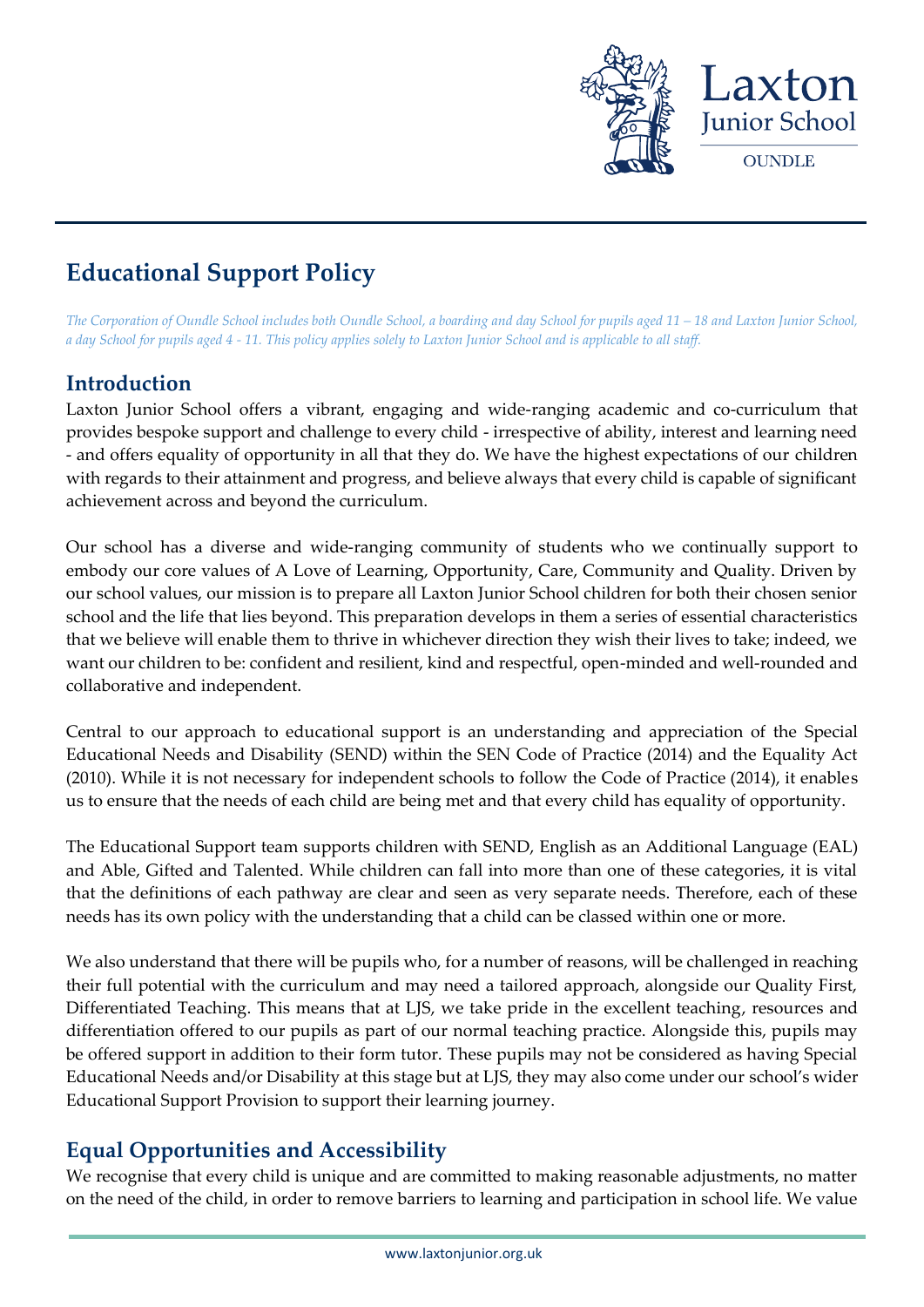the diversity of our school community and appreciate the contribution all of our pupils equally and with pride.

We ensure that all children can access and participate in our teaching and learning and the wider curriculum, such as our after school clubs and school trips. We are continually working to ensure that our school is meeting the needs of our children in school and we have a dedicated team who lead on accessibility to make certain every person's needs are considered.

According to the Equality Act 2010, a person has a disability if: '*He or she has a physical or mental impairment'* and '*The impairment has a substantial and long-term adverse effect on his or her ability to carry out normal day-to-day activities'.*

We are committed to providing an environment that enables full curriculum access that values and includes all pupils, staff, parents and visitors regardless of their education, physical, sensory, social, spiritual, emotional and cultural needs.

For more information about how we make our school more accessible for our pupils, please see our Accessibility Plan.

# **Definition**

At LJS, a student has SEND if they have a particular learning need or disability which calls for additional educational provision to be made for him or her. According to the SEN Code of Practice, 2015, a student will be classed as having a learning difficulty or disability if he or she:

- *Has a significantly greater difficulty in learning than the majority of others of the same age; or*
- *Has a disability, including a physical or mental impairment, which prevents or hinders him or her from making use of educational facilities of a kind generally provided for others of the same age within school*

A student has SEND if he or she is likely to fall within the definition above when they reach school age or would do so if additional educational provision was not put in place for them.

This definition includes students with long term medical conditions such as chronic asthma, diabetes, epilepsy and cancer. Students with such conditions do not necessarily have SEN but, where a student requires additional educational provision, the school will discuss individual cases with parents. If adjustments and aids are mutually agreed by both parties, these individual students will additionally be covered by the SEND definition as they are receiving provision '*which is additional to, different from their peers'*.

# **Aims**

This Policy aims to:

- Keep the child at the centre of all decisions and actions
- Ensure that communication is open, honest and inviting to all involved, including the child themselves, families, staff in school and external bodies
- Apply a whole-school policy to meeting each pupil's individual needs following the guidelines of The Code of Practice for SEN (2014), and the Equality Act (2010)
- Ensure all pupils have the ability to access our high quality education within a broad, balanced and relevant curriculum (including access to the National Curriculum) so that they can reach their full potential and enhance their self-esteem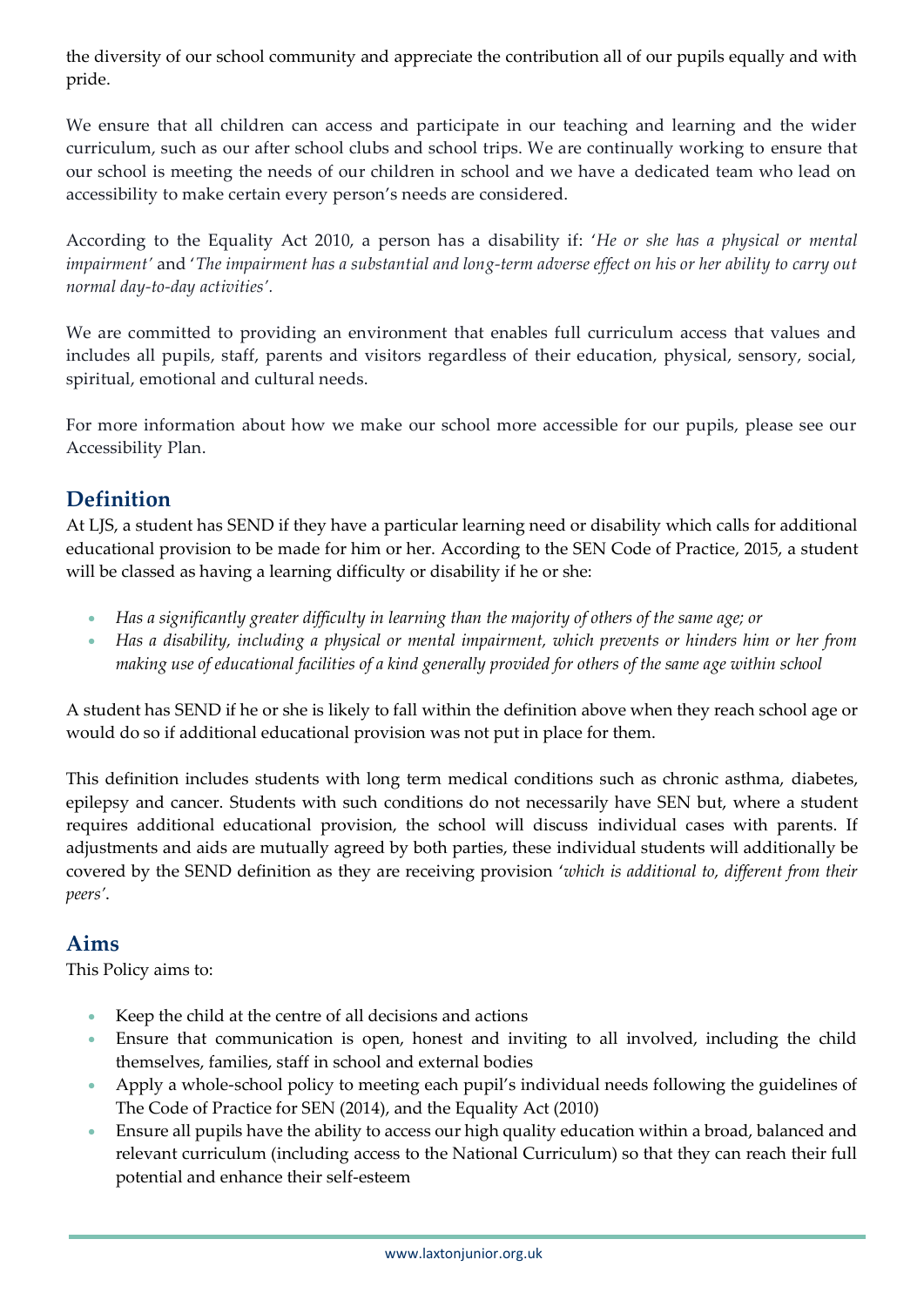- Empower form tutors and families to identify, at the earliest opportunity, any pupil who may have a specific learning difference
- Acknowledge that each individual and their differences are valued, and ensure that our school is accessible and supports the school ethos of equality and inclusion
- Ensure that pupils with physical disabilities are given adequate assistance to access the curriculum and reasonable adjustment is made to maximise their learning opportunities

# **Principles and Approach**

Our approach to the support of children with SEND is defined by the following:

- All pupils with SEND must have their needs routinely met, by consistent communication and support by staff
- Raising the achievement of pupils with SEND is a whole school responsibility
- Early identification and early intervention are essential for ensuring better outcomes for pupils
- All pupils are encouraged and supported to be active partners in the decision making about their education
- Active, respectful involvement of parents as equal partners in the education of their child has a positive impact on the learning and well-being of their child
- All pupils with SEND should have the opportunity to learn alongside their mainstream peers in a fully inclusive environment
- All pupils benefit from Quality First Differentiated Teaching, meaning that all teachers are expected to assess, plan and teach all students at an appropriate level which allows them to progress
- Collaborative working with all parties, both internal and external, is essential to ensure we effectively meet pupils' need
- Effective transition arrangements must be in place across all phases of education (and into adult life) to ensure positive outcomes for the pupil and their family
- Resources allocated to SEND must be effectively used to secure maximum impact and value for money
- Systems for monitoring and evaluating developments in SEND support improvement in pupils' learning and provide appropriate challenge

# Quality First Differentiated Teaching

This is a teaching style that encompasses LJS 'continuous whole school processes to ensure that an emphasis on consistent high quality for all pupils within the classroom. The teacher uses a variety of strategies to ensure that teaching is inclusive for all learning styles, and uses formative assessment, planning, implementing, tracking, monitoring and reviewing of every child's progress to provide a curriculum that all are able to access.

### Support in School Plan

Importantly for children with SEND, and indeed all learners in school, is that all teaching staff are aware and knowledgeable about how they individuals they teach learn. At LJS, the Educational Support Team are responsible for clear and direct communication with all staff members, including specialist teachers, to provide a platform in which all teaching staff can access up-to-date and relevant information. At LJS, we call this the Support in School (SIS) Plan which is a document which details strategies for the classroom, exam access arrangements, any external agencies involved and potentially official diagnoses, and a history of interventions and support a child may have received. This is consistently and regularly updated to ensure that all necessary information is shared and correct so that staff can provide that best Quality First Differentiated Teaching they can.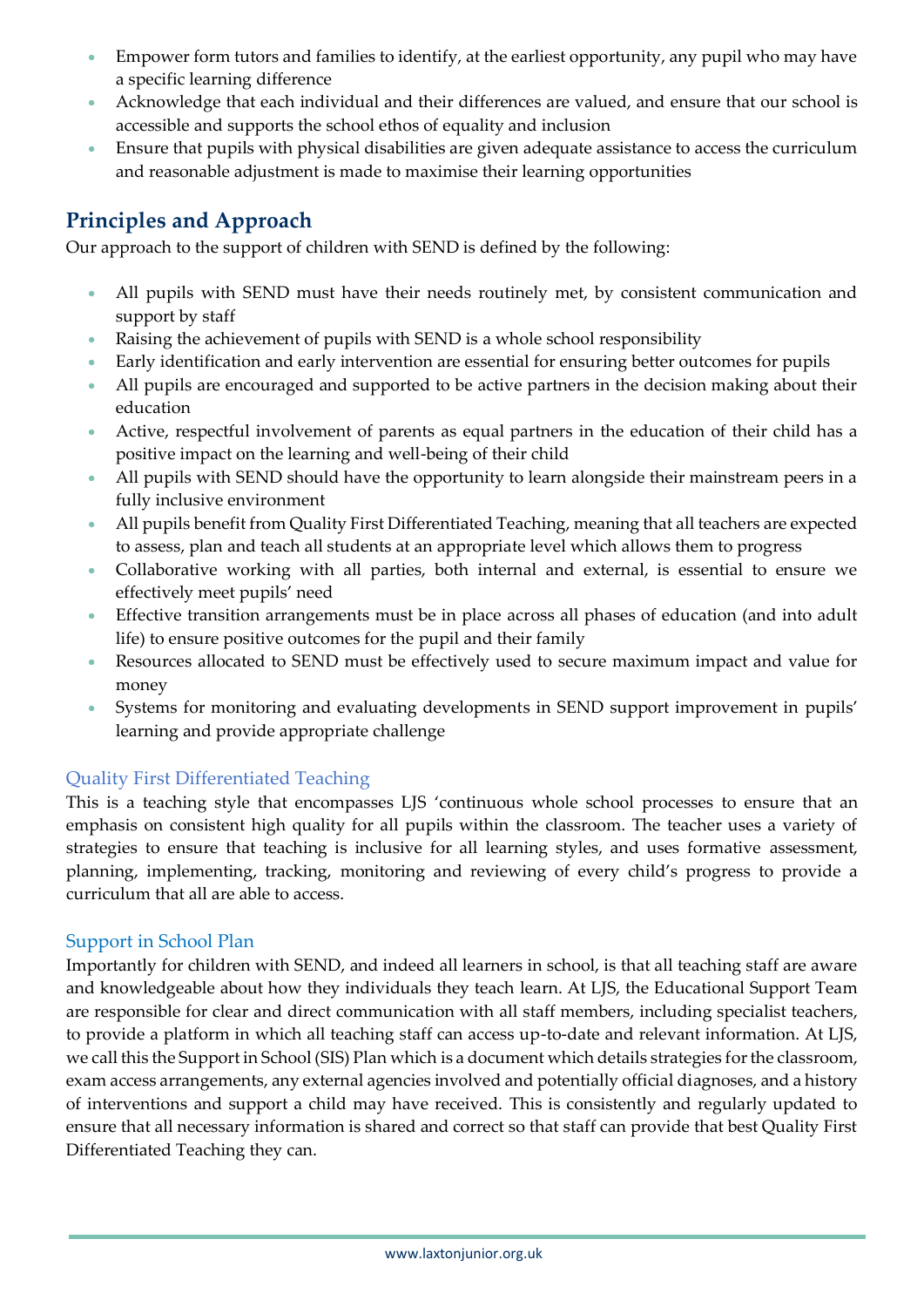# **Roles and Responsibilities**

At LJS, every member of staff in school has a role and responsibility to be an integral part of provision for students with SEND. Communication and understanding is key; our Support in School List is kept up-todate and can be accessed by all staff at all times.

### **Head of Educational Support**

- Ensure the staff and Educational Support Team work together with appropriate others to ensure that resources and support are available for pupils with temporary or long-term specific learning differences and disabilities so that they are able to achieve their potential
- Conduct regular reviews of a pupil's progress
- Liaise and work with the Assistant Head Academic regarding data, pupil progress and support across the school
- Report to the Head as required
- Advise on curriculum differentiation and accessibility issues
- Support teacher planning to meet pupil diversity
- Advise on inclusive teaching and learning approaches
- Model good SEN and inclusive classroom practice
- Monitor the quality and effectiveness of SEN/Inclusion policy and provision
- Supporting the Deputy Head, as line manager to our support staff, in supporting individual or particular learners and providing training
- Create and support staff in the upkeep of pupil's IEPs
- To lead and run interventions across the school
- To ensure the Educational Support Department, up to date with relevant research and training to ensure we are giving the very best provision we can provide to our students
- Ensure that appropriate records are maintained securely in line with the Data Protection Act
- Support, provide or direct teaching staff to appropriate Continued Professional Development
- Attending area network meetings and training

#### **Governors**

Governors should review the SEND Policy and use it as a tool to support their understanding of SEND within school. SEND data analysis will be provided to Governors, where appropriate, through the Head's termly report along with any other relevant information.

#### **Head**

- Monitor the quality and effectiveness of the school's Educational Support Policy and provision
- Remain up-to-date about the school's strengths and areas for further development in relation to Educational Support provision
- Meet with the Head of Educational Support to receive regular updates on progress within inclusive practice at LJS
- Lead and review the school's Accessibility Plan, and the progress made towards meeting the objectives within this document
- Provide opportunity for SEN/Inclusion Inset and staff meetings, and monitor the impact through the Academic Team - on improving classroom practice
- Ensure that parents/carers of pupils who are supported by the Educational Support Department are receiving appropriate information and support
- Ensure that inclusion is an integral part of the School's Strategic Plan

### **Assistant Head Academic**

The Leadership Team will be informed by the Head of Educational Support of the progress of all learners supported by the Educational Support team; this will be, in the first instance, through the Assistant Head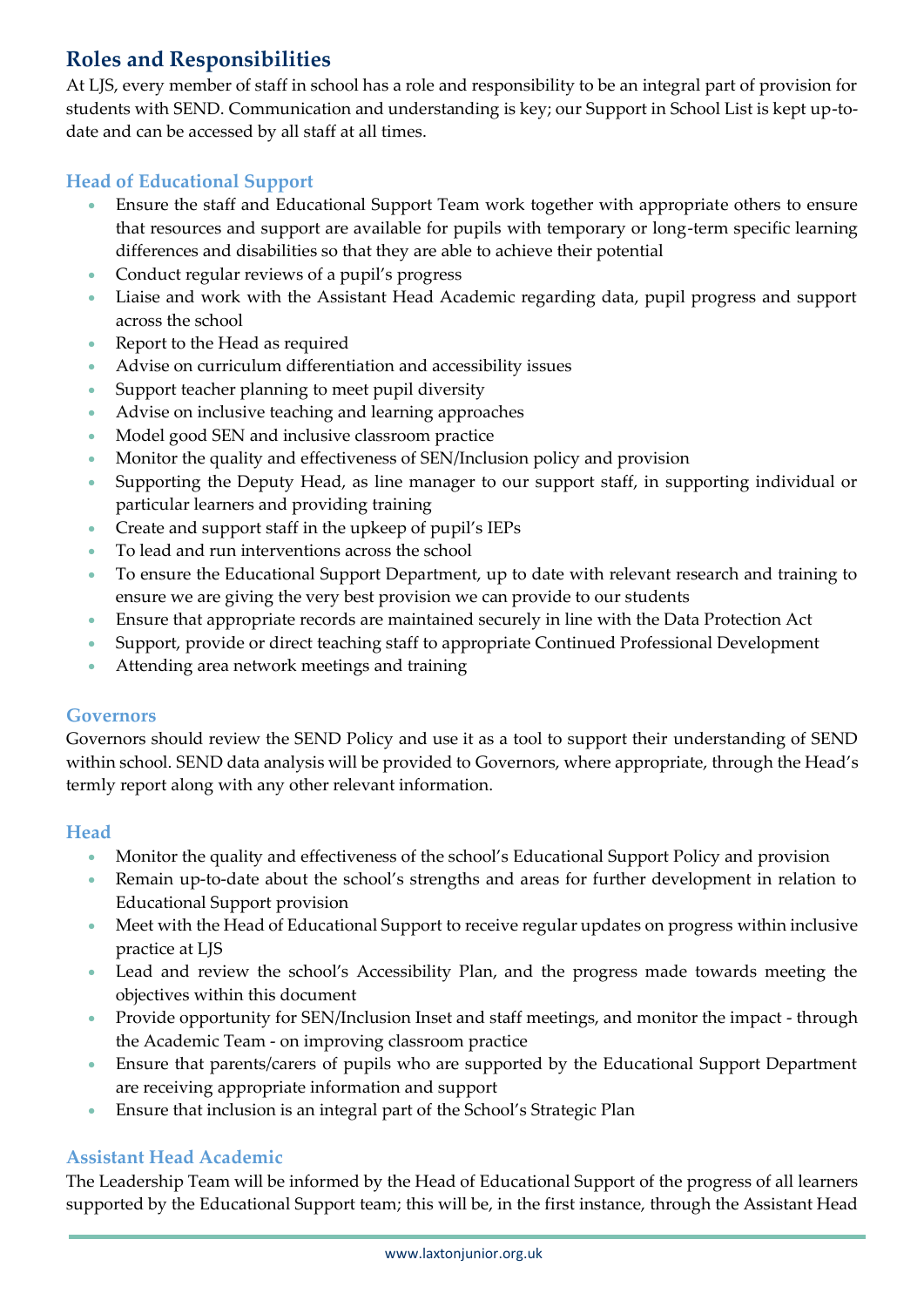Academic, who will report to the Head on levels of progress and on the strategic development of our SEND provision. When needed, this will be discussed with the entire Leadership Team, particularly when involving access arrangements in school, pastoral matters and safeguarding.

# **Academic Team**

The Academic Team is responsible for:

- Analysis of the whole-school student progress tracking system
- Analysis of a whole-school provision map for all learners as supplied by Head of Educational Support, known as the Support in School List (SIS)
- Regular meetings with the Head of Educational Support
- Support with discussions and consultations with students, teachers and parents through pupil progress meetings

# **Educational Support Team**

The Educational Support team will oversee the day-to-day operation of this policy in the following ways:

- Maintenance and analysis of whole-school provision map (SIS)
- Ensuring all staff members have up-to-date and accurate information on their pupils
- Co-ordinating provision for children with special educational needs/disabilities
- Liaising with and advising teachers
- Overseeing the records on all students with Special Educational Needs
- Contributing to staff training
- Overseeing the smooth running of transition arrangements and transfer of information for all students who transfer from one phase of education to another
- Monitoring the school's system for ensuring that Individual Education Plans are used consistently and maintained
- Evaluating regularly the impact and effectiveness of all interventions
- Meeting at least termly with each teacher to review and revise learning objectives for all learners in their class who are being tracked on the school's provision map
- Liaising and consulting sensitively with parents and families of students on the SIS list, keeping them informed of progress and listening to their views of progress, in conjunction with class teachers
- Ensuring effective deployment of resources to maximise outcomes for all children

# **Form Teachers**

Firstly, and fore-mostly, securing good provision and good outcomes for all groups of learners, including those with identified SEND, by:

- Providing differentiated teaching and learning opportunities, i.e. differentiated work for pupils which reduces linguistic difficulty whilst maintaining cognitive challenge
- Ensuring there is adequate opportunity for pupils with SEND to work on agreed targets that are additional to or different from those normally provided as part of the differentiated curriculum offer, i.e. their IEP targets.

Also, Form Teachers should liaise with the Head of Educational Support to discuss and agree about the levels of support and need which is required by each individual. The Educational Support Team use a colour coding system which aligns with the Pastoral Pathway as used by our Assistant Head Pastoral. These colours are used on the SIS to provide a useful tool to show: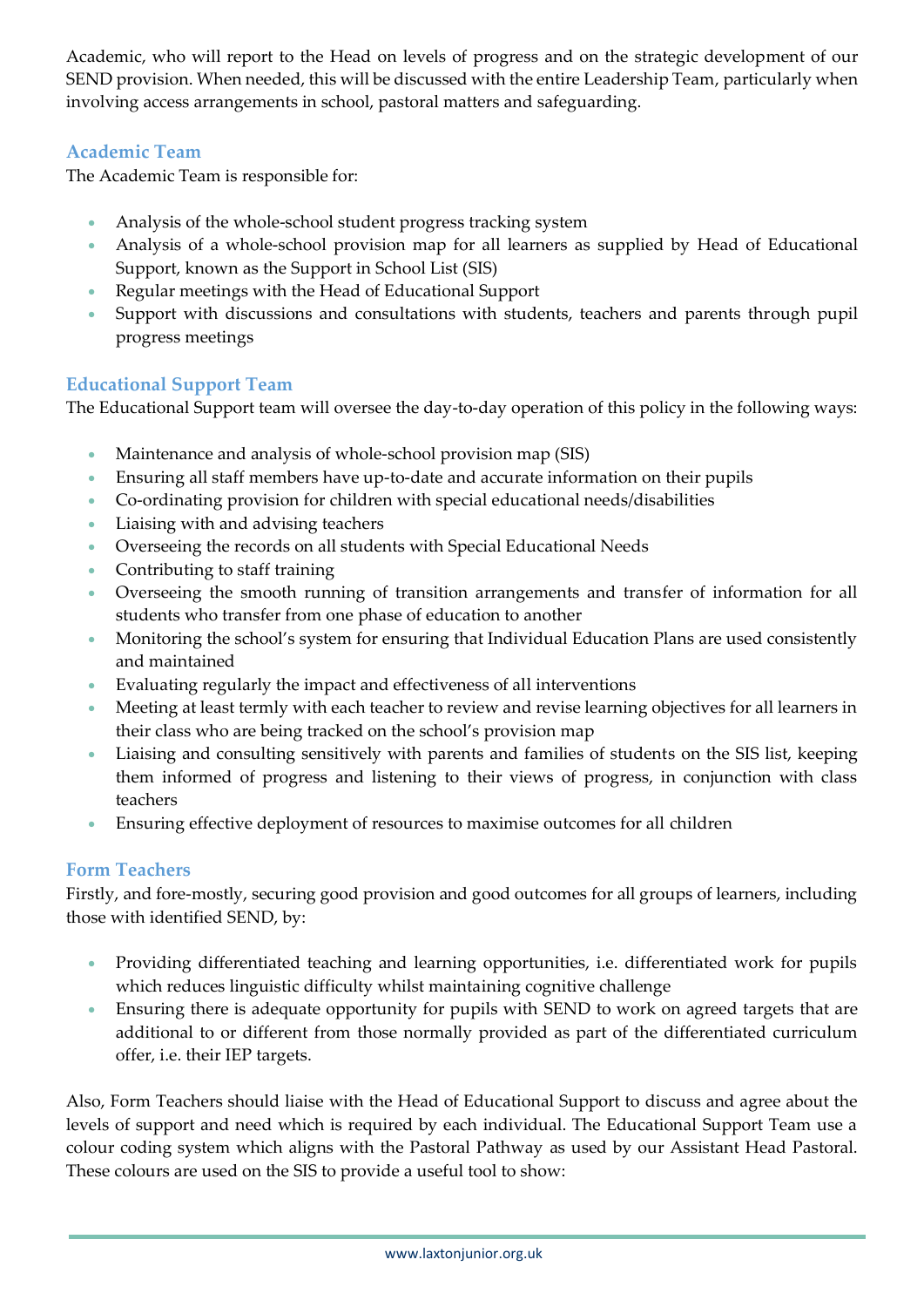- Which pupils in the class are being monitoring only using Quality First Differentiated Teaching (Green)
- Which pupils are underachieving and need to have their additional interventions monitored on the SIS – but do not have special educational needs/disabilities (Amber)
- Which pupils (also on the SIS) require additional support because of a SEND for one intervention (Amber)
- Which pupils have multiple needs and/or have support from external agencies, therefore needing regular and multiple interventions (Red)
- Any Amber or Red child would require an Individual Education Plan (IEP) to be established by the support of the Educational Support Team and with the student's family and teacher, then continued to be implemented by the class teacher. It is the teacher's responsibility to maintain and allow provision for the child to work towards achieving their targets on their IEP.)
- Some of these pupils may require advice/support from the Wellbeing Team at Oundle School or an outside professional. Known occurrence of sessions or conversations with parents from such sessions must be recorded on CPOMs to keep an accurate record of additional involvement for the student.

### **Teaching Assistants**

- To have a working knowledge of Educational Needs of pupils they support
- Enhance access to each lesson by supporting in the reinforcing of pupil learning
- Make use of open questioning and encourage pupils to talk about their knowledge and understanding
- Provide opportunities for pupils to share ideas and demonstrate their knowledge and understanding
- Support pupils to stay on task
- Provide a balance between intervention and encouragement of pupil independence
- Briefly record the nature and impact of support provided to pupils
- Know what the objectives for the lesson are and the teachers expected learning outcomes for pupils with SEN
- Plan with teachers for effective differentiation of the curriculum
- Discuss jointly pupil progress and achievements

### **Parents**

- To take an active interest in their child's education
- To listen to their child's worries and anxieties and to communicate any concerns with school so we can support pastorally
- Where needed, to support with prep and out-of-hours learning activities
- Ensure their child attends school regularly
- Inform their child's teacher if their child is worried about aspects of school life or work
- Request work from the school in instances where their child is likely to be absent for some time from school.

And in response, parents should expect:

- Staff will value the contribution of parents/carers in relation to the knowledge they have about their own child
- Staff will respect and listen to the views of parents/carers
- The school will give the parents/carers the opportunity to consult with relevant staff
- Information about the school and their child's progress will be given regularly and in a manner that all parties are happy with, so communication is consistently clear
- Staff understand their child's SEN and/or medical needs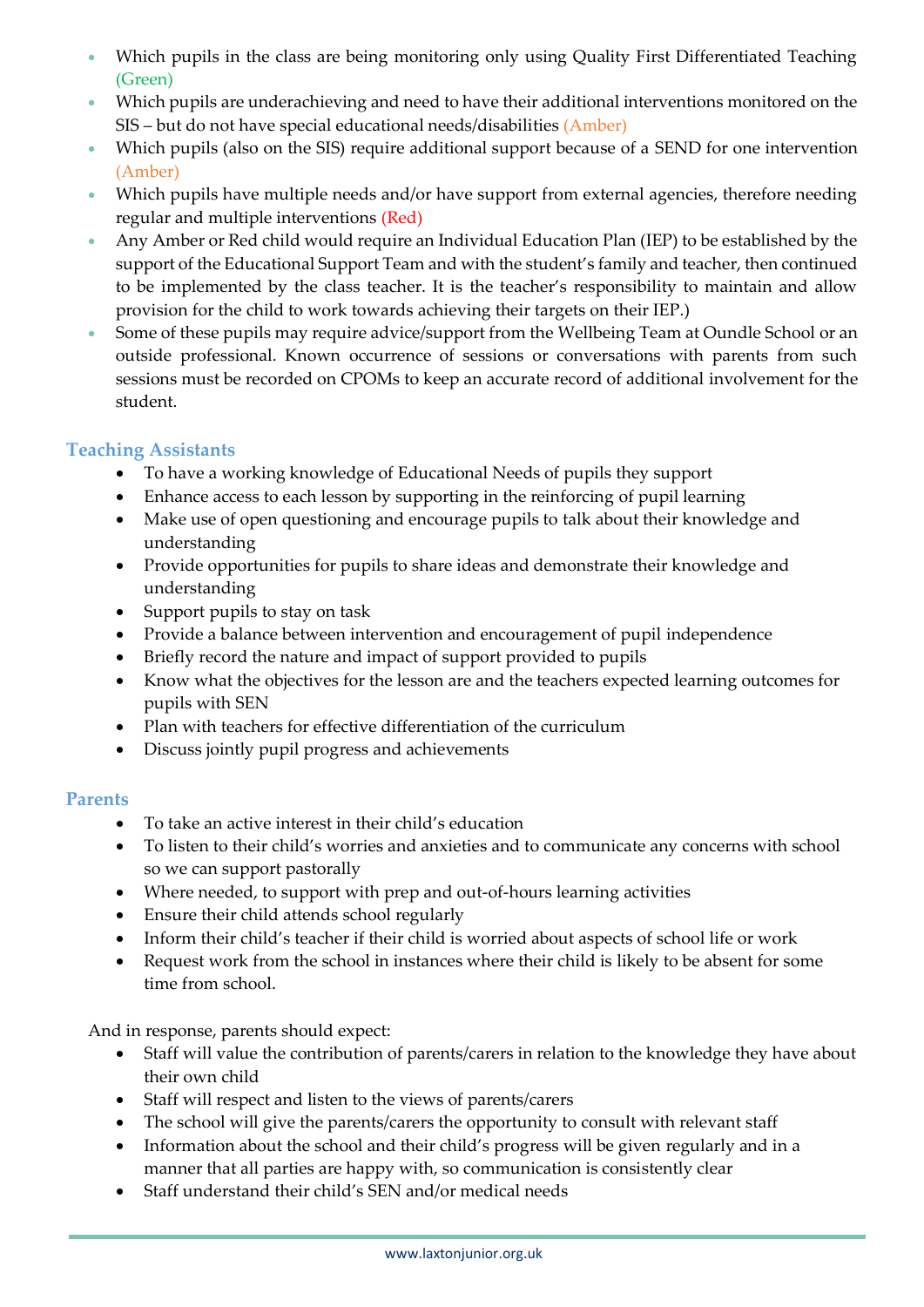- If needed, support will be offered to direct to other sources of support and advice
- Their enquiries will be dealt with quickly

# **Pupils**

- Continuing strive to achieve and maintain the LJS values
- provide a positive role model for all pupils
- Accept and tolerate difference and diversity within our community
- Understand and be sensitive towards the feelings of others
- Work cooperatively with other pupils
- Show respect for adults and peers
- Make responsible choices in relation to behaviour and learning

# **External Professionals and Agencies**

We have a range of learners at LJS, including those with Dyslexia, Dyscalculia, ADHD, ASD, Dyspraxia, Hearing Impairment, Physical Impairments, specific health issues and some individuals being supported for their Social, Emotional and Mental Health (SEMH). Where necessary, external professionals and agencies work with us as a school to support us in how to best provide provision for our pupils. This may be to provide very specific strategies for one child, such as from a Paediatrician, Speech and Language Therapist, Occupational Therapist, Physiotherapist, Educational Psychologist or Child Psychologist to name a few. These strategies and recommendations are usually discussed with the Educational Support Team, parents and the form tutor and a support plan is created if necessary to support the child's needs. However, we may also work with external professionals and agencies to provide general training for staff or parents to ensure training is up to date and we are providing the best practice we can.

# **Able, Gifted and Talented**

We are aware and proud of all children in our school and whilst we challenge all our learners at LJS, there are students who are able across the curriculum, as well as those who show talent in one or more specific areas. All talents and gifts are equally valued and should be allocated equal time and resources across the educational environment. We plan for those children who achieve, or have the ability to achieve, above average in one or more academic areas, including areas outside the main curriculum. Importantly, students who achieve at this level can also be part of the SEN/D or EAL pathway; we aim to provide opportunities for identified students to access optimal breadth and depth of learning and, as such, we aim to provide opportunities to develop specific skills and talents.

# **Assess, Plan, Do, Review**

At LJS, we implement the model of 'Assess, Plan, Do, Review' to consistently monitor, challenge and evaluate existing provision and its effect on the progress of an individual student. This is a constant cycle, rather than a linear progression, where the value of each invention or additional support is reviewed to ensure we are providing the student with the correct and most appropriate support. This is consistent across all year groups, from Reception through to Year 6. Open communication with staff and families is key from the beginning and throughout the process so that any misconceptions, worries or concerns can be discussed openly and understood by each party.

### **Assess**

Teacher assessments, both formative and summative, happen throughout the year and provide the data which can support with building a picture of a child, but it is not the whole picture. The Educational Support Team, if needed, conduct more specialist testing in-house on an individual basis which can support in knowing more about the specifics of how a child learns. If needed, once we have worked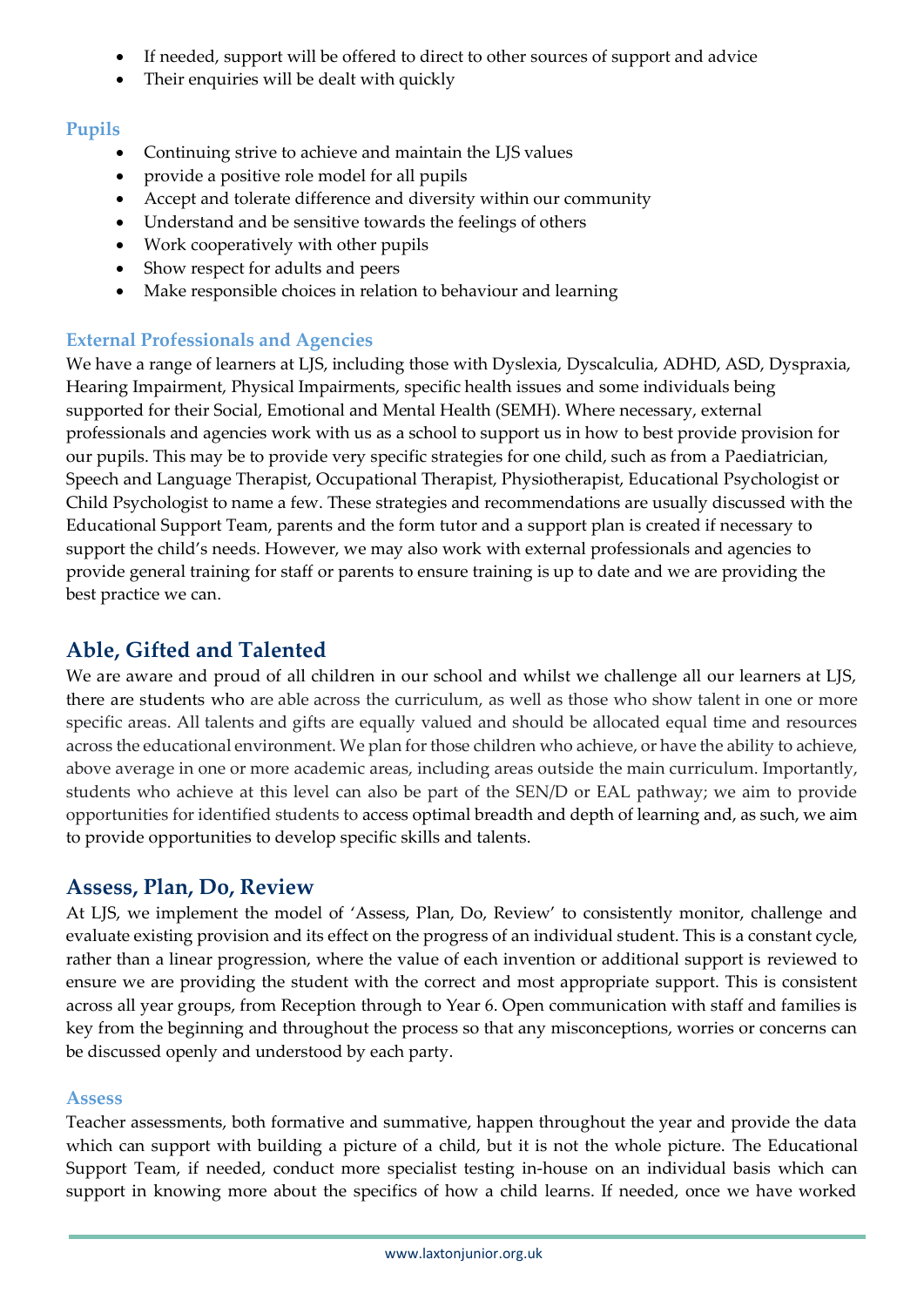through the process, external agencies may be contacted by the parent and with the support of the Educational Support team.

Students with SEND are identified as early as possible. Form Teachers are continually aware of students' learning and the progress of every child is monitored throughout the year. Where a child is identified (assessed) as making less than expected progress, in spite of quality first differentiated teaching, they are raised as an initial concern with the Head of Educational Support.

According to the SEN Code of Practice (June 2014), less than expected progress can be characterised by progress which:

- Is significantly slower than their peers starting from the same baseline
- Fails to match or better the student's individual previous rate of progress
- Fails to close the attainment gap between the student and their peers
- Widens the attainment gap

There are four distinct categories of SEND need:

- Communication and Interaction
- Cognition and Learning
- Social, emotional and mental health
- Physical and sensory

Once a student has been identified with special educational needs in one or more of the above categories, the class teacher and/or Head of Educational Support will meet regularly with the parents to keep them informed of progress as part of the 'assess, plan, do, review' cycle; normally these will be three times a year. At every stage of the process, it is our aim to work in partnership with our parents and their child to secure the best possible outcomes.

### **Plan**

Once the Head of Educational Support agrees with the teacher's concerns through observations, a plan of action will be made. In school, we have a team of experienced staff and resources to provide exceptional opportunities that the interventions we offer are specific and tailored to each individual. We work with individuals or with small groups, and change the intervention cycle on a half termly basis (usually 6 weeks). We then a review with the teacher and Head of Educational Support will highlight if the additional support has raised attainment of the student. Parents of children gaining additional educational support in the form of an intervention will always be notified by the class teacher and/or a member of the Educational Support Department.

#### **Do**

Wherever possible students will remain with their Form Teacher as this is where they learn best, with the rest of their class. However, there are times when interventions need to be offered to support students in their learning. When any additional support is allocated - whether it is delivered by a teacher, Educational Support teacher or Teaching Assistant - the focus of all intervention will be on outcomes; our aim is to put in sufficient support to enable our students to reach challenging targets, but without developing a learned dependence upon an adult. At LJS, we find the most effective intervention is by working with a child or small group for a short period of time on a very specific focus. An example of this may be seeing an individual on a daily basis for 10-15 minutes to complete Toe-by-Toe, the Power of 2 or Word Wasp. These interventions are focused, specific and help to support gaps in knowledge. If, as a team, we decide to work with a group on a number focus, then an example is that we would ensure we had a small group of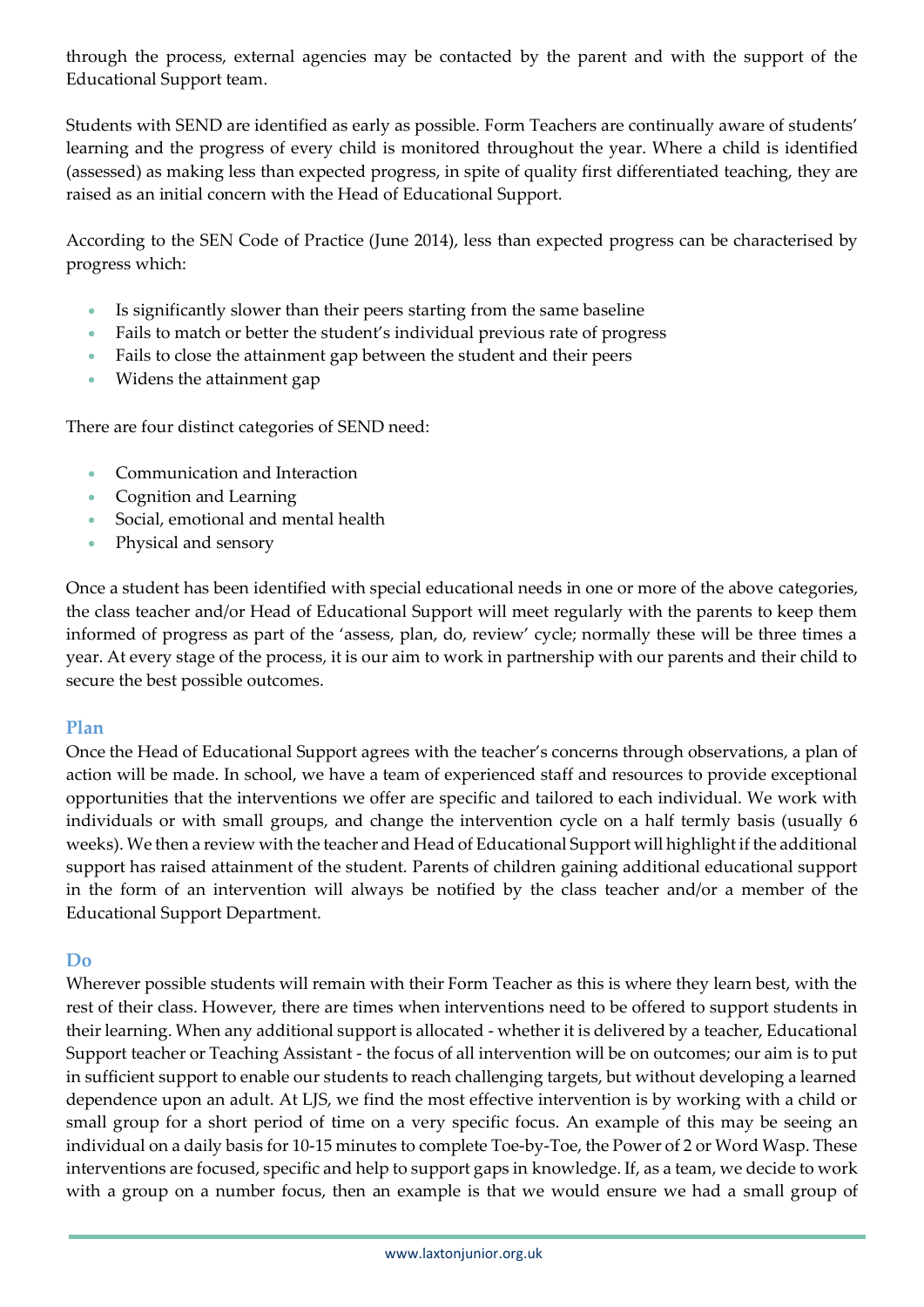children, produced a baseline of data, planned to fill any gaps in knowledge or skills, see the group 3 or 4 times weekly for 15-20 minutes for a period of 6 weeks. We would then review the progress.

### **Review**

At the end of the first cycle, the progress of the pupil is reviewed. If the expected progress has been made, then the pupil will stop the cycle and will be monitored in their usual practice to see if the same progress can be made independently. If it can, any intervention from the Educational Support Team may stop. If, after the first stage of intervention, the expected progress has not been made and we believe we need to plan that further intervention and perhaps more specialist time is needed, this information is discussed with parents by the teacher with the support of the Educational Support Team and a plan of action is agreed.

# **SEND in the EYFS**

The Code of Practice 2014 includes children and young people from ages 0-25 and although we are within the private sector, it is used as the foundations and steering of our department. At Laxton Junior School, the same provision, opportunity, care and support is offered from EYFS up to Year 6 from the Educational Support Team. Each child is seen as an individual and their provision, targets and intervention is planned from as soon as they become part of the LJS family (if needed).

# **Adapting our Provision**

### **Curriculum**

Our curriculum is diverse and one that inspires a love of learning. When thinking of all the learners in our classrooms, the teaching staff at LJS are considerate and understanding of each learning style. Lessons are dynamic, engaging and appeal to a range of senses to ensure that everyone is included and their learning strengths are adhered to. Where needed, the Educational Support Team will support children and staff members with strategies of how pupils can best access the curriculum, such as verbally responding rather than writing, working through drama to improve speech and language and utilising the space outside of the classrooms to provide variety and space for children to explore their learning styles.

#### **Resources**

As part of our QFDT, teachers provide a range of differentiated and tailored resources to support pupils in accessing the curriculum. Practical resources in all subject areas help pupils to be engaged, to use manipulatives to help take their thinking from the concrete to abstract level. Teaching staff provide real life examples to make the learning relevant to the world outside of the classroom. The Educational Support Team help by supporting with a range of resources on an individual, group or class level to ensure that all learners are having every opportunity to access their full potential. Pupils across the school can use specific pencils for supporting with grip, fine motor skill boxes to help with dexterity and strength, seat wedges to support with movement and fidget toys to help with concentration. We also work with external agencies to ensure we are providing the necessary resources for continued provision in school such as yoga balls for sitting and resistance bands on chair legs for supporting pupils' bodies.

#### **Assessment Processes**

All pupils are continually assessed throughout the school year, either through formative or summative assessments. As a staff, we know the normal working practice of each of our pupils, alongside any recommendations for Exam Access Arrangements from external agencies, and provide the same level of support in assessments. We want each assessment to be a true reflection of how a pupil works and these fit alongside teacher judgements to build up a rounded picture of the child.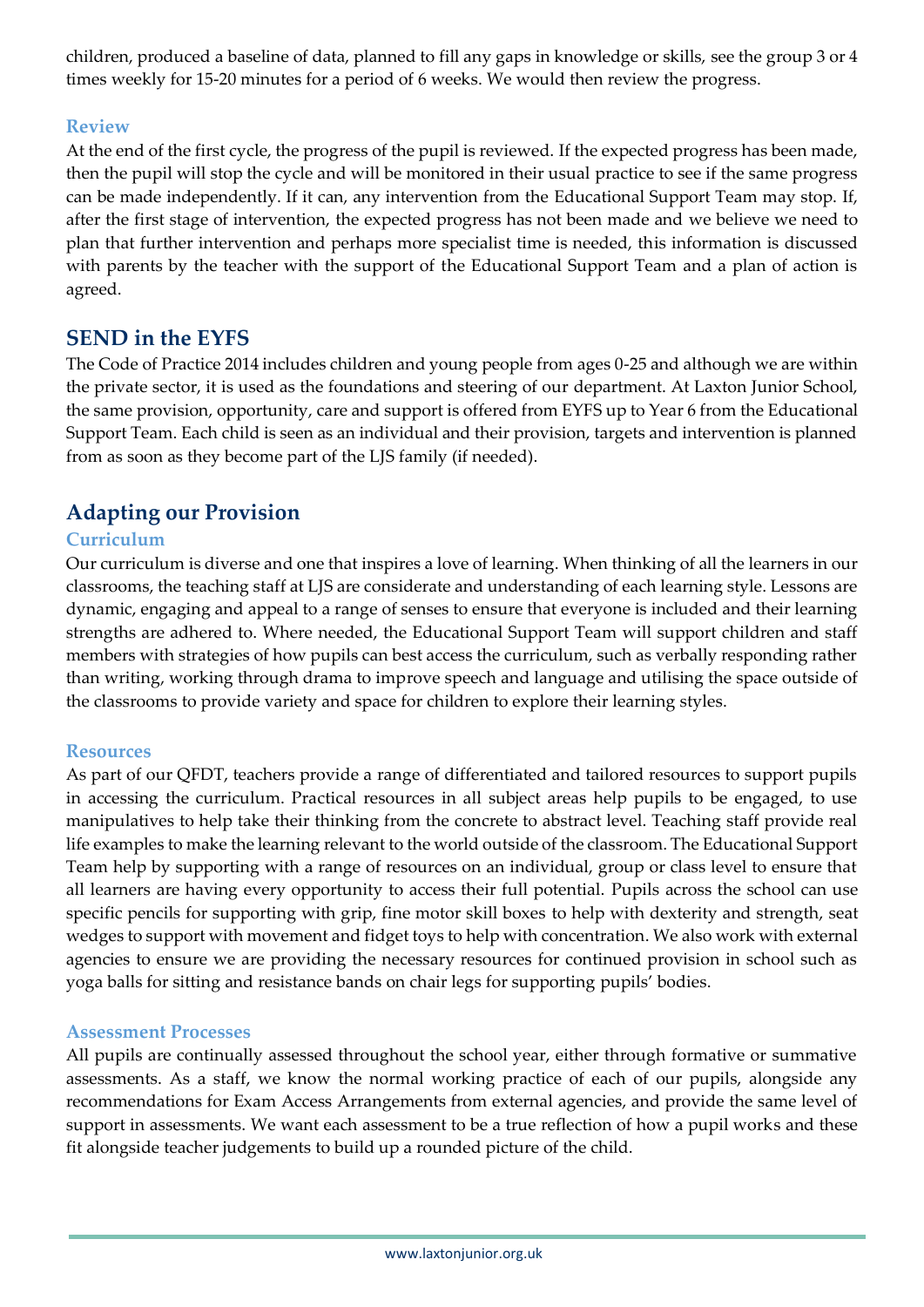### **Learning Environments**

Our learning environments take into account the learning styles of our pupils. Where possible, we use Dyslexia Friendly fonts on displays and in any paper copies of resources or on the class whiteboard. We use pastel-coloured presentations to reduce visual stress and we ensure our learning environments are calm and accessible to all, to reduce over stimulation. We are continually striving to ensure that our classrooms meet the needs of our pupils and this remains and continuous and evolving journey as we learn more about what works for the needs of our pupils at LJS.

# **Co-Curriculum**

We work together as a team to ensure that all pupils can assess each co-curricular opportunity by using open communication and working to create strategies which are inclusive to all. Extra support may be required for some pupils which can be provided for by an additional adult, a change in the equipment or resources provided or the location or learning environment for the activity. We are consistently striving to improve and take advice and support from a range of sources to ensure we are providing the best opportunities we can as a school for each of our pupils.

# **Admissions**

### **Into Reception**

At LJS, we are a non-selective school and we work closely together as a team to identify new pupils who may potentially have a specific learning difference. The Educational Support Team work closely with the Assistant Head of Admissions and with the Reception Form Tutors and Teaching Assistants during the Induction Process to learn about our new pupils and how we can best adapt the curriculum for them. We also work very closely together with the parents and any previous educational settings, such as nurseries, to professionally discuss any areas of development or learning a child may be finding challenging.

### **Into Other Year Groups**

Our Assistant Head of Admissions works closely with parents of new pupils coming into different year groups across the school. During that process, as an Educational Support Team we are contacted if a child has a specific diagnosis already, in the process of receiving one or finds a particular area of the curriculum a challenge. Best professional practice is if a new child to LJS has previously attended another educational setting, we receive information from them concerning the child. We can then use this, along with information from parents, to ensure that we are prepared to provide the best provision we can.

# **Transition**

### **Year on Year**

We are aware of difficult it can be at the end of a school year when a child has to say goodbye to their form tutor and move up to the next year group. Relationships and a strong bond are formed throughout the academic year and there is always a little apprehension of moving into a new class. At LJS, we take care in ensuring there is a smooth transition process, not only with Move Up Days where pupils have an experience of their new class, but also with providing time for teaching staff to become very familiar with the learning history of their new pupils so they feel prepared, knowledgeable and empowered for the next academic year. It is important for us that every new year does not feel like the start of a new process. For families, we ensure that communication is clear and honest and we provide opportunities for parents to meet their child's new form tutor to ensure that the new team continues as smoothly as the previous year. The Educational Support Team helps throughout the process and are a vital resource in supporting the transition of pupil to their next year group.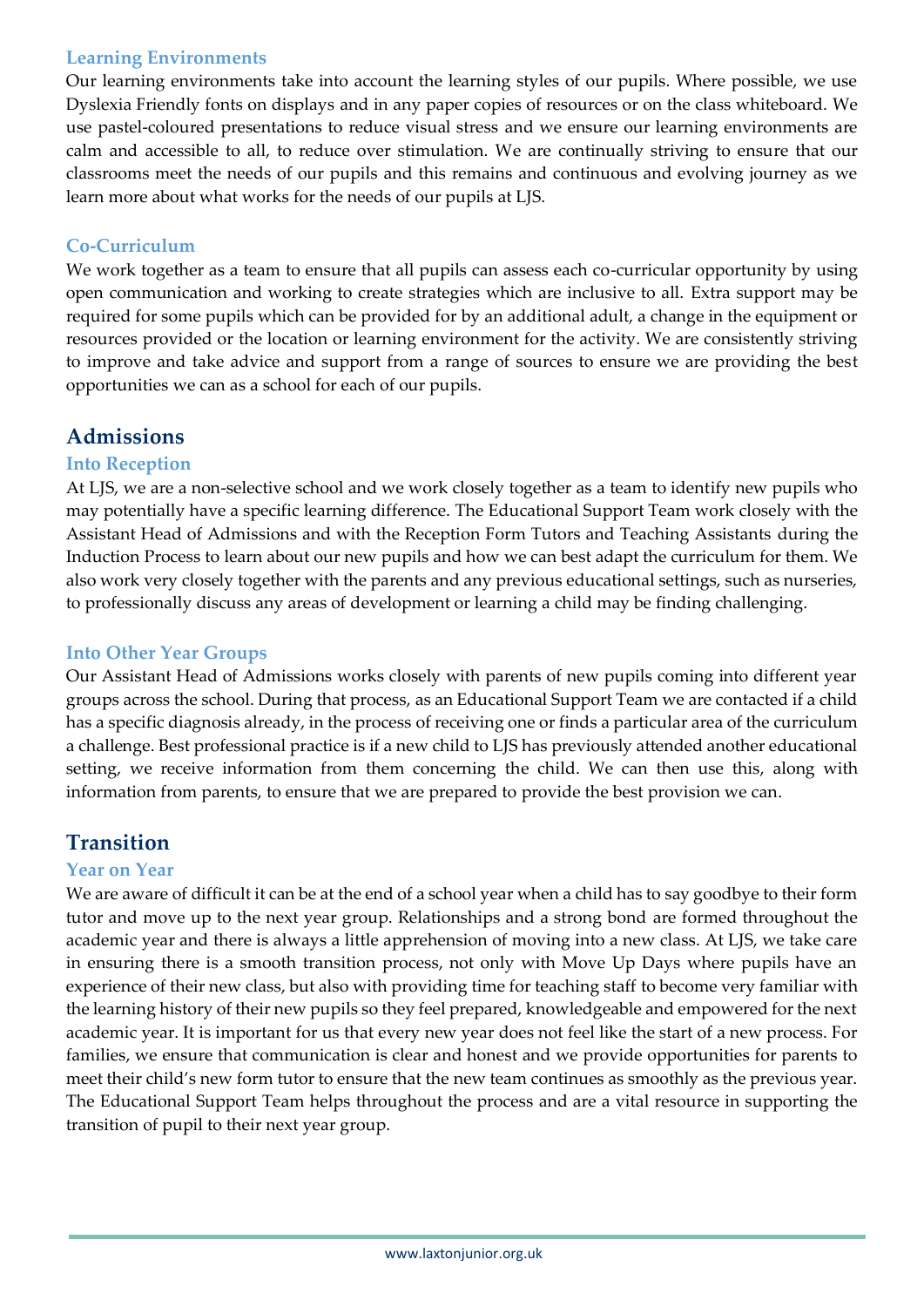### **Year 2 to Year 3**

Moving from Year 2 to Year 3 means leaving Key Stage 1 (Years 1-2) and moving to Key Stage 2 (Years 3- 6). This can feel like quite a jump, as there is a change in curriculum and teaching style. All parents, pupils and staff are supported through this process by the Educational Support Team and previous and new form tutors. All relevant information on an individual is passed on the next form tutor and we encourage parents and the new form tutor to begin communication as soon as they can to make sure the transition is as smooth as possible. The form tutor is always the first point of contact for families, and this should be especially the case with a child with SEND as they spend a high proportion of their time within their class.

### **Year 6 to Year 7**

Moving from a primary to senior educational setting is always a big decision and one that takes time and careful consideration. LJS is the 4-11 setting for Oundle School; we are the primary years which in turn lead to the 11-18 setting for the senior school experience. For some of our pupils, Oundle is an excellent opportunity to continue their studies. We work exceptionally closely with the Educational Support Team at Oundle School and with Scott House (1st-2nd Form) to provide an effective and detailed handover regarding the provision we have provided at Laxton Junior and recommendations for the senior phase of their education. Parents and form tutors are involved every step of the way, so that as a team, the communication is clear and the transition is highly successful and beneficial for all involved.

Choosing the correct senior school for your child is an extremely important one and in our local area, we have a number of outstanding schools which all can provide an exceptional opportunity in your child's education journey. No matter which school you choose, or where you decide (in or outside of our locality), we provide the same high level of handover. Just as we take care to ensure each of our members of staff are knowledgeable about their learners, we provide the same information to senior schools. We have meetings with Admissions Teams, Heads of Years and Head Teachers; every school works differently and at LJS, we take care to work with each school to our full capability.

# **Staff Training**

As a school, we are dedicated to ensuring that our staff have regular Continued Professional Development (CPD). As part of this process, the Educational Support Team monitor the continued need of the pupils in our school and whether any specific training is necessary for themselves or additional staff members. On a daily basis, we work with staff members, by supporting in teaching strategies and specific learning targets and how these can be achieved. For whole staff training, we provide this ourselves as a team, during CPD as part of staff meetings and INSET, including school wide training on Dyslexia or training may involve external agencies, as seen above, who conduct training on physiotherapy specifically for one child which needs to be completed in school. We tailor our training to the needs of the pupils in our school to ensure they are safe, cared for and provided for in all areas of the curriculum.

# **Evaluating Effectiveness**

As the school expands, changes and develops, so does the needs of the pupils within the LJS family. The Educational Support Team, through excellent communication with form tutors, parents and external agencies and the upkeep of the SIS, know each and every need of the pupils we have in school. Due to this, we strive to ensure we are continually updating our resources, intervention programmes and our own skills through CPD so we are providing the best provision we can and making sure our knowledge and skills are up-to-date and relevant with current educational practice.

# **Monitoring**

This policy is reviewed by Head of Educational Support, supported by the Assistant Head Academic and agreed upon by the Head Teacher. Although LJS is a member of the private sector for schools, this policy